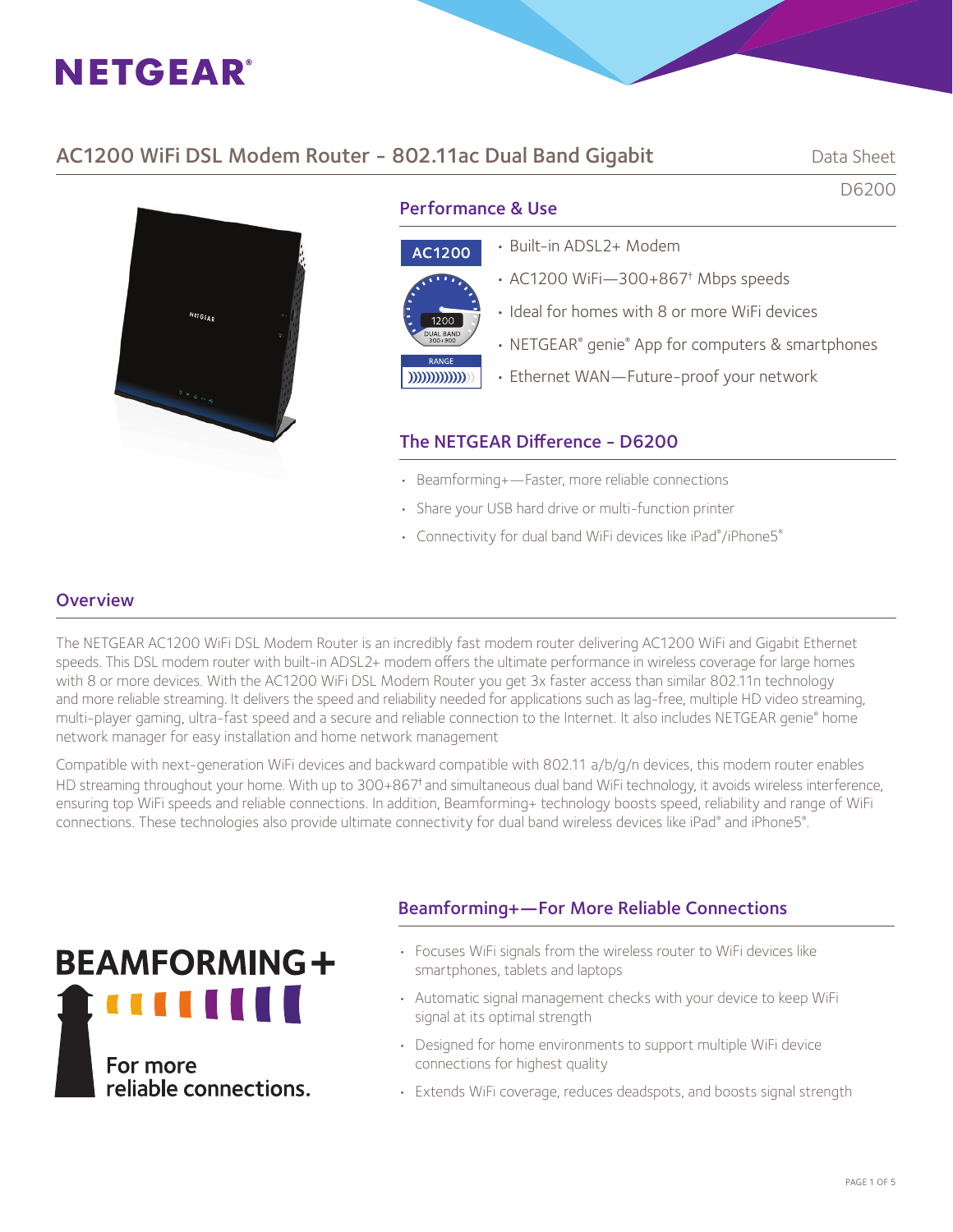# AC1200 WiFi DSL Modem Router - 802.11ac Dual Band Gigabit Data Sheet

D6200



# NETGEAR genie® Home Networking Simplifi ed

- Home network manager
- Turbo Transfer-Share files within your home network between PC, Mac or Android™
- Makes any printer AirPrint® compatible to print from an iPad® or iPhone®
- MyMedia<sup>™</sup>—Find and play media files in your network
- EZ Mobile Connect—Scan QR Code to connect to your home network
- For PC, Mac®, iPhone®, iPad®, & Android™ devices

# Speed

Speed makes HD video better. Speed makes online gaming awesome. Speed makes all your devices really go. And anyplace you need speed, with NETGEAR you got it. Extreme download speeds up to 300 + 867Mbps† . Next generation 11ac WiFi with dual band technology providing whole home coverage with Gigabit wired and wireless connection. Everything you need for a fast, fast, fast connected home.

#### Ultimate WiFi Speed



# WiFi Range

Homes come in all shapes and sizes. The **Ultimate WiFi Range** NETGEAR AC1200 WiFi DSL Modem Router with additional high-power amplifiers provides WiFi connectivity throughout your home for all your Internet-enabled devices.



# Sharing

Relive memories and share them with others. Find photos, videos and music stored on a shared USB hard drive and enjoy them on your DLNA TV right from your couch. If it's secure and shared storage access you want NETGEAR has easy ways to do it.

Share & stream your movies, music, photos



**DENA®**—Find & play your media on DLNA TVs & game consoles



**READYSHARE®** USB ACCESS—Wirelessly access & share USB hard drive



READYSHARE® PRINTER—Wirelessly access & share a USB printer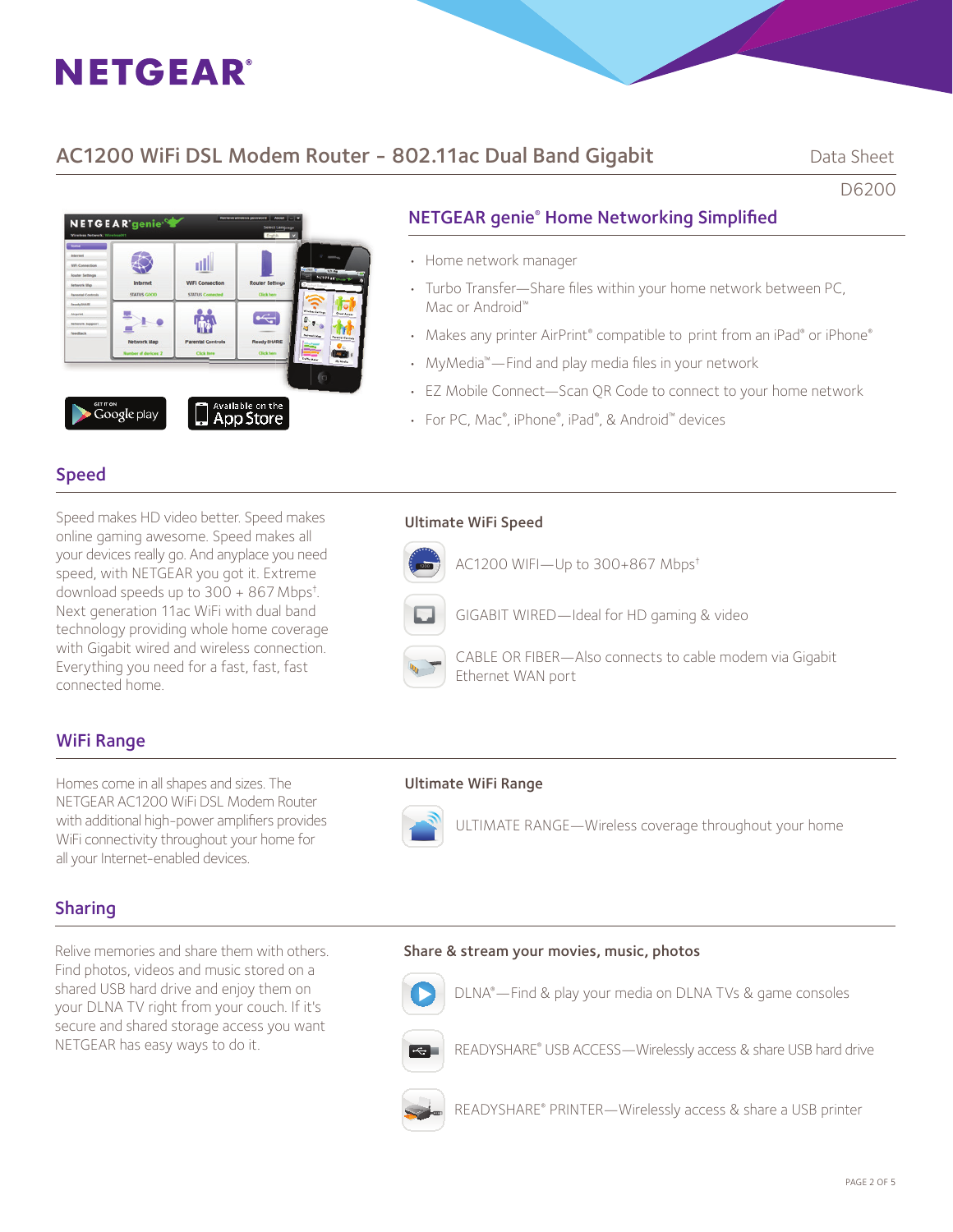# AC1200 WiFi DSL Modem Router - 802.11ac Dual Band Gigabit Data Sheet

D6200

### Reliable Connections

Stay connected—with your devices, your media, and your friends. Simultaneous Dual Band WiFi provides two separate WiFi networks—2.4 GHz for legacy devices and 5 GHz which is less interference-prone for media streaming. The advanced QoS technology provides higher priority for media streaming application for smoother HD video streaming and low-latency online gaming.

# Enjoy high-performance connectivity throughout your home



 SIMULTANEOUS DUAL BAND— Reduces interference for better connections to more WiFi devices



 BEAMFORMING+—Boosts speed, reliability, & range of WiFi connections

ADVANCED QoS—Optimized for smooth HD streaming & gaming

### Ease Of Use

NETGEAR makes it easy to do more with your digital devices. Manage your network with genie® App—a personal, icon-based dashboard that can control and monitor all your devices. Or, use Push 'N' Connect to add devices to your WiFi network with a push of a button. And the simple browserbased installation with no CD makes router installation easy using an iPad, tablet, smartphone, or computer.

#### Simple network management



**EASY INSTALL—Easy setup for iPad®**, tablets, smartphones & computers



NETGEAR GENIE® APP—Personal dashboard to monitor, control & repair your home network



PUSH 'N' CONNECT-Easy push button WiFi connections (WPS)



WIFI & POWER ON/OFF-Convenient power savings

#### **Security**

Keep your Internet browsing experience safe and secure with the free parental controls. It allows you to limit access to certain web sites at certain times. For example no social networking or gaming site access after dinner time. Guest networks create a completely separate WiFi network for your guests' devices, ensuring they do not have access to your home network or to the shared USB hard drive with all your personal data. Secure WiFi connections offer the highest level of WPA/WPA2 security.

#### Safeguard your network



PARENTAL CONTROLS-Safer web surfing for all your connected devices



GUEST NETWORK ACCESS—Separate & secure access for guests



 SECURE WIFI CONNECTIONS—Highest level wireless security with WPA/WPA2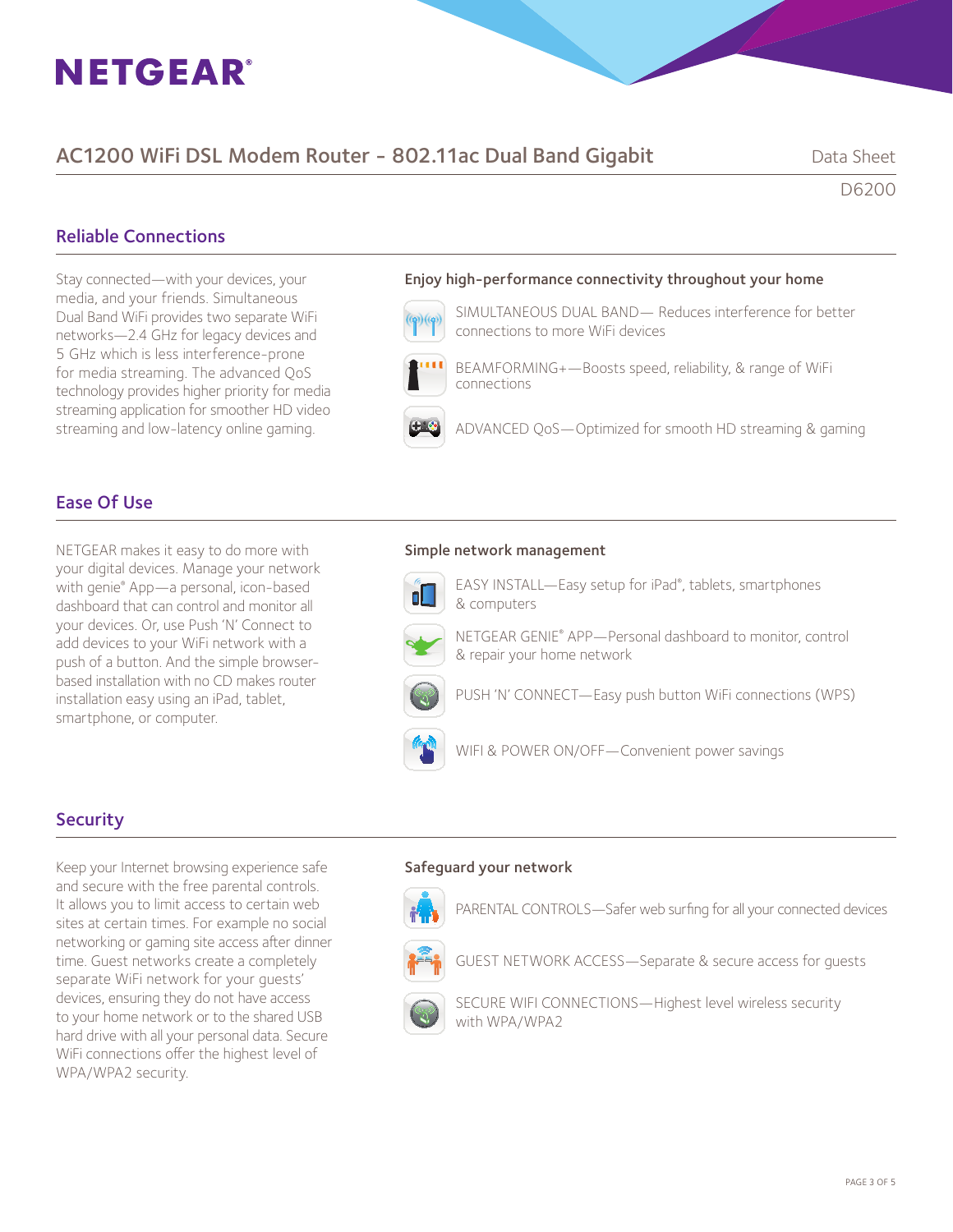# AC1200 WiFi DSL Modem Router - 802.11ac Dual Band Gigabit Data Sheet

D6200

# Applications

With the AC1200 WiFi DSL Modem Router create a powerful home network for applications such as lag-free, multiple HD streaming, multi-player online gaming, ultra-fast, reliable connection to the Internet and a secure wireless connection.

#### Ideal Uses

EMAIL, CHAT, SURF, MUSIC, VIDEO—Enjoy a fast, reliable and secure wireless connection to the Internet



ONLINE GAMING—Optimized for multi-player gaming with no lags

HD STREAMING—Enjoy high quality HD streaming

**MULTIPLE HD STREAMING—Optimized for a smooth, lag-free** multiple HD streaming experience

### Connection Diagram